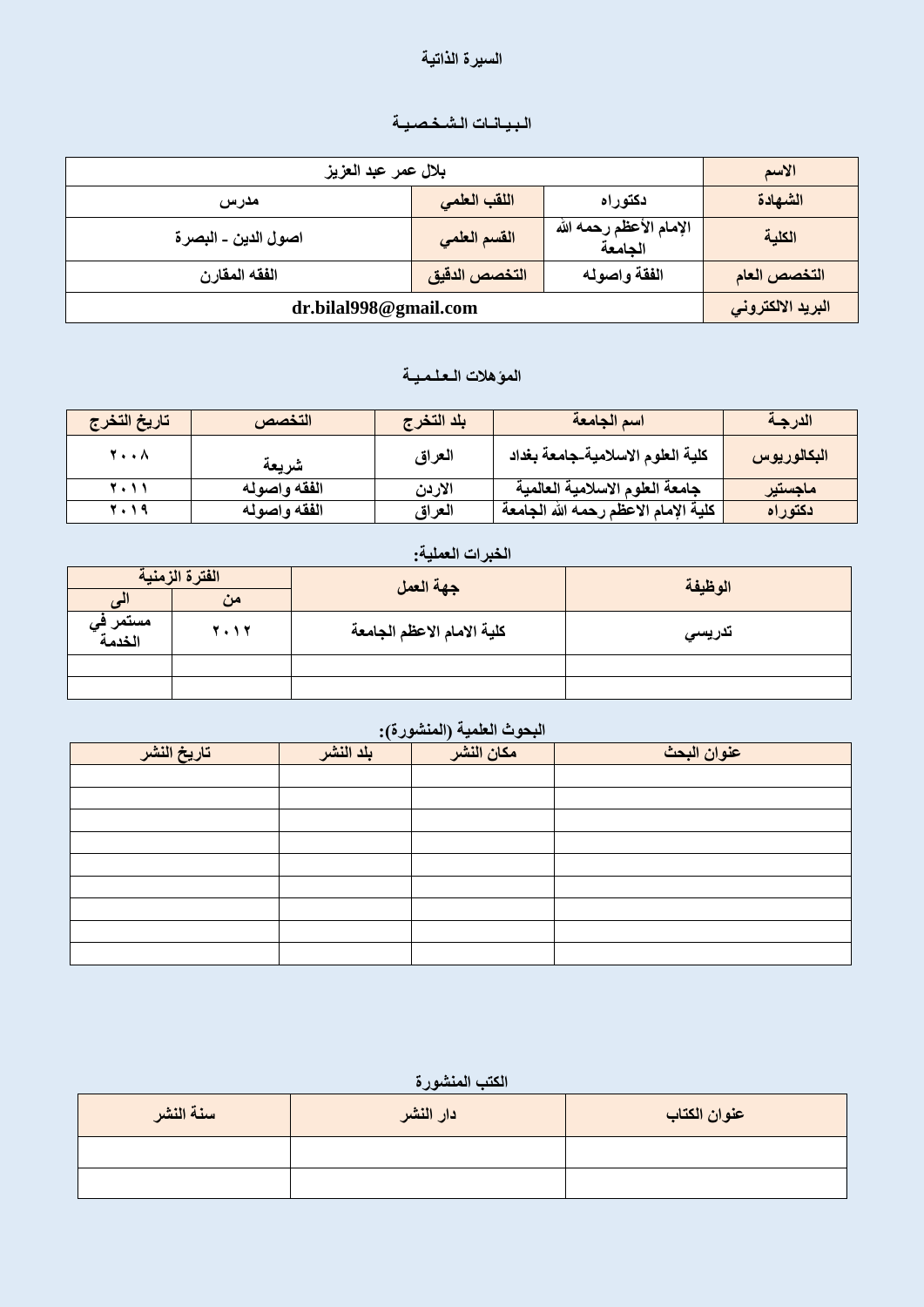| المعروبة المرياني الدرامية التي عبد بسويريسي. |                                      |  |  |  |
|-----------------------------------------------|--------------------------------------|--|--|--|
| مكان التدريس                                  | اسم المقرر (المادة)                  |  |  |  |
| كلية الامام الاعظم                            | فقه العبادات الاختيار                |  |  |  |
| كلية الامام الاعظم                            | فقه الاسرة الاحوال الشخصية والمواريث |  |  |  |
| كلية الامام الاعظم                            | المكتبة ومناهج البحث العلمي          |  |  |  |
| كلية الامام الاعظم                            | الحديث والحفظ                        |  |  |  |
| كلية الامام الاعظم                            | حفظ القرآن                           |  |  |  |
| كلية الامام الاعظم                            | الفقه المقارن                        |  |  |  |
|                                               |                                      |  |  |  |
|                                               |                                      |  |  |  |
|                                               |                                      |  |  |  |
|                                               |                                      |  |  |  |
|                                               |                                      |  |  |  |
|                                               |                                      |  |  |  |
|                                               |                                      |  |  |  |
|                                               |                                      |  |  |  |

#### المقررات (المواد*)* الدراسية التي قمت بتدريسها·

#### **C.V**

### **Personal Information**

| <b>Bilal Omar Abdel Aziz</b>                                      |                                        |                                           | <b>Name</b>        |
|-------------------------------------------------------------------|----------------------------------------|-------------------------------------------|--------------------|
| Lecturer                                                          | <b>Scientific</b><br><b>Title</b>      | <b>PhD</b>                                | <b>Certificate</b> |
| <b>Religion basics department – Basrah</b>                        | <b>Scientific</b><br><b>Department</b> | Imam A'adhum<br><b>University college</b> | <b>College</b>     |
| Comparative jurisprudence<br><b>Jurisprudence</b><br><b>Minor</b> |                                        | <b>Major</b>                              |                    |
| dr.bilal998@gmail.com                                             |                                        |                                           | Email              |

# **Educational Qualifications**

| <b>Graduation</b><br><b>Date</b> | <b>Specialization</b>                   | <b>Graduation</b><br><b>Country</b> | <b>University Name</b>                                                                        | <b>Degree</b>    |
|----------------------------------|-----------------------------------------|-------------------------------------|-----------------------------------------------------------------------------------------------|------------------|
| 2008                             | <b>Islamic religious</b><br>legislation | <b>Iraq</b>                         | <b>Faculty of Islamic</b><br><b>Sciences - Baghdad</b><br><b>University</b>                   | <b>Bachelor</b>  |
| 2011                             | Origins of<br>jurisprudence             | <b>Jordan</b>                       | <b>University of International</b><br><b>Islamic Sciences</b>                                 | <b>Master</b>    |
| 2019                             | Origins of<br>jurisprudence             | Iraq                                | The faculty of the Great<br>Imam was mercy upon<br>him by the God of the<br><b>University</b> | <b>Doctorate</b> |